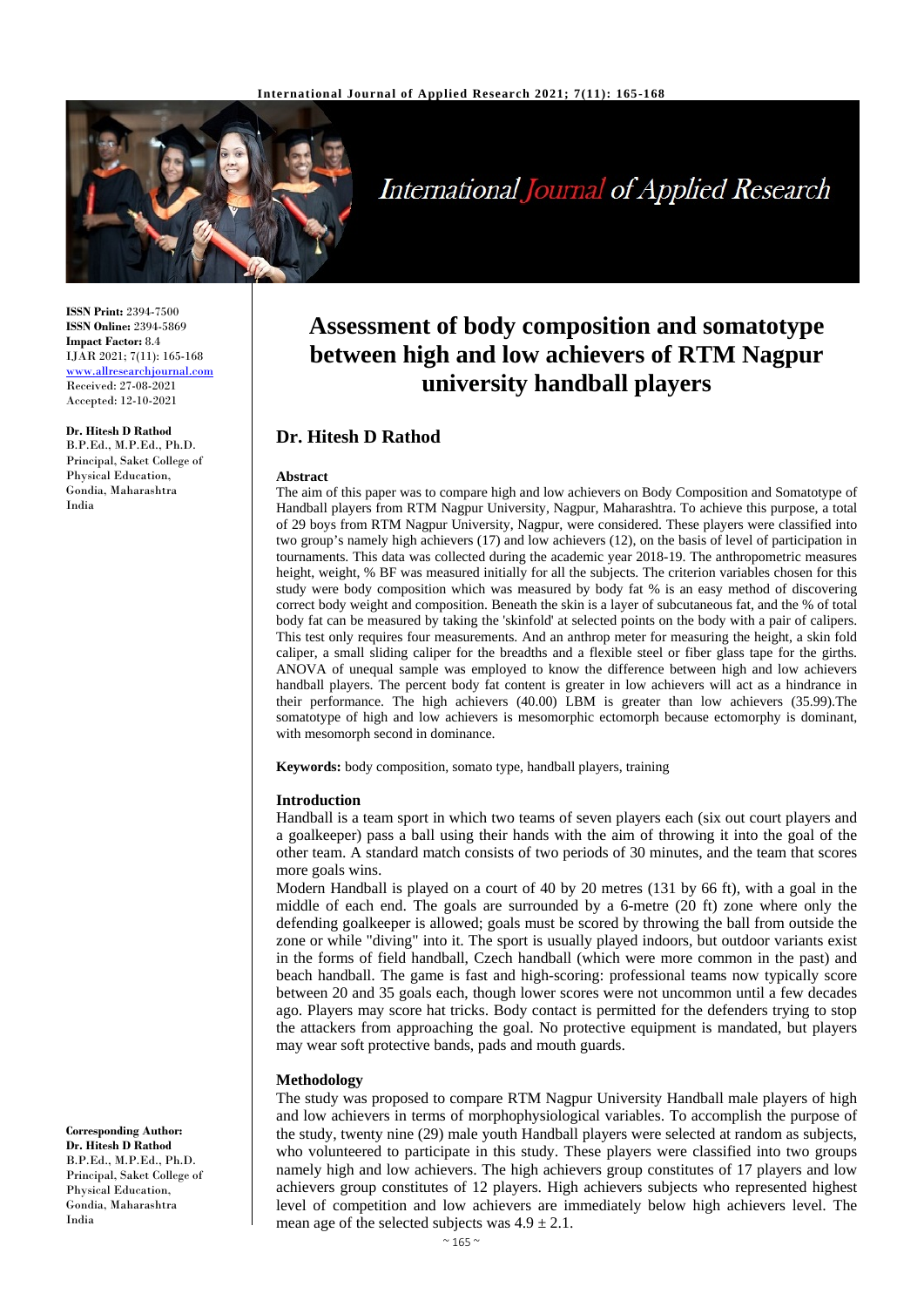### **Results**

The data collected on selected criterion variables for Handball players of different levels of achievement was subjected to statistical analysis and it was presented in this tables.

**Table 1:** Mean (SD) and Results of ANOVA for Percent Body Fat among Handball Players Classified by Level of Performance

| Groups                 | Mean $\pm$<br><b>SD</b>                      | $ Sov $ Sum of $ df $ Mean<br>square | square ratio value | F | P |
|------------------------|----------------------------------------------|--------------------------------------|--------------------|---|---|
| Total subjects<br>(29) | 8.55±3.16 B 32.755 1 32.755                  |                                      |                    |   |   |
| High achievers<br>(17) | $7.65 \pm 3.20$ W 246.93827 9.146 3.581 .069 |                                      |                    |   |   |
| Low achievers<br>(12)  | $9.81 \pm 2.73$ T 279.69228                  |                                      |                    |   |   |

 $SOV - Source of variance, B - Between groups, W - Within$ groups, T – Total

The mean value and standard deviation of high and low achievers on percent body fat are 7.65  $\pm$  3.20 and 9.81  $\pm$ 2.73 respectively. Levine's test has shown that the variance is not significant since  $p = 0.739$ . So Homogeneity of

variance is assumed. The results of the ANOVA on percent body fat showed no significant difference between high and low achievers Handball players from RTM Nagpur University, Nagpur, Maharashtra (see Table 1). Since the obtained F ratio of 3.581 is less than the required table value of 4.20 at  $a = 0.05$  for the df of 1and 27. Hence the null hypothesis is rejected since  $p < 0.05$ .



**Fig 1:** Percent Body Fat of High and Low Achievers Handball Players

| Table 2: Mean (SD) and Results of ANOVA for Lean Body Mass among Handball Players Classified by Level of Performance |  |  |
|----------------------------------------------------------------------------------------------------------------------|--|--|
|                                                                                                                      |  |  |

| Groups                                                                       | $Mean \pm SD$    | <b>SOV</b> | Sum of square | df  | <b>Mean square</b> | F ratio | P value |  |
|------------------------------------------------------------------------------|------------------|------------|---------------|-----|--------------------|---------|---------|--|
| Total subjects (29)                                                          | $38.39 \pm 6.21$ |            | 118.368       |     | 118.368            |         |         |  |
| High achievers (17)                                                          | $40.09 \pm 6.22$ | W          | 962.444       | 127 | 35.646             | 3.321   | .080    |  |
| Low achievers $(12)$                                                         | $35.99 \pm 5.58$ | m          | 1080.812      | 28  |                    |         |         |  |
| $SOV$ – Source of variance, B – Between groups, W – Within groups, T – Total |                  |            |               |     |                    |         |         |  |

The mean value and standard deviation of high and low achievers on lean body mass are 40.09±6.22 and 35.99±5.58 respectively. Levene's test has shown that the variance is not significant since  $p = 0.403$ . So Homogeneity of variance is assumed. The results of the ANOVA on lean body mass showed no significant difference between high and low

achievers Handball players from RTM Nagpur University, Nagpur, Maharashtra (see Table 2). Since the obtained F ratio of 3.321 is less than the required table value of 4.20 at  $a = 0.05$  for the df of 1 and 27. Hence the null hypothesis is rejected since  $p < 0.05$ .



**Fig 2:** Lean Body Mass of High and Low Achievers Handball Players

## **Somatotype**

**Table 3:** Mean Scores (SD) and ANOVA of Somatotypes of Handball Players Classified by Level of Performance

|           | Groups              | $Mean \pm SD$   | <b>SOV</b> square | Sum of | df square | Mean | F ratio | P value |
|-----------|---------------------|-----------------|-------------------|--------|-----------|------|---------|---------|
|           | Total Subjects (29) | $.68 \pm 0.62$  |                   | .954   |           | .954 |         |         |
| Endomorph | High Achievers (17) | $1.53 \pm 0.64$ | W                 | 9.930  | $\sim$    | .368 | 2.594   | .119    |
|           | Low Achievers (12)  | $.90 \pm 0.54$  |                   | 10.884 | 28        |      |         |         |

(Contd....)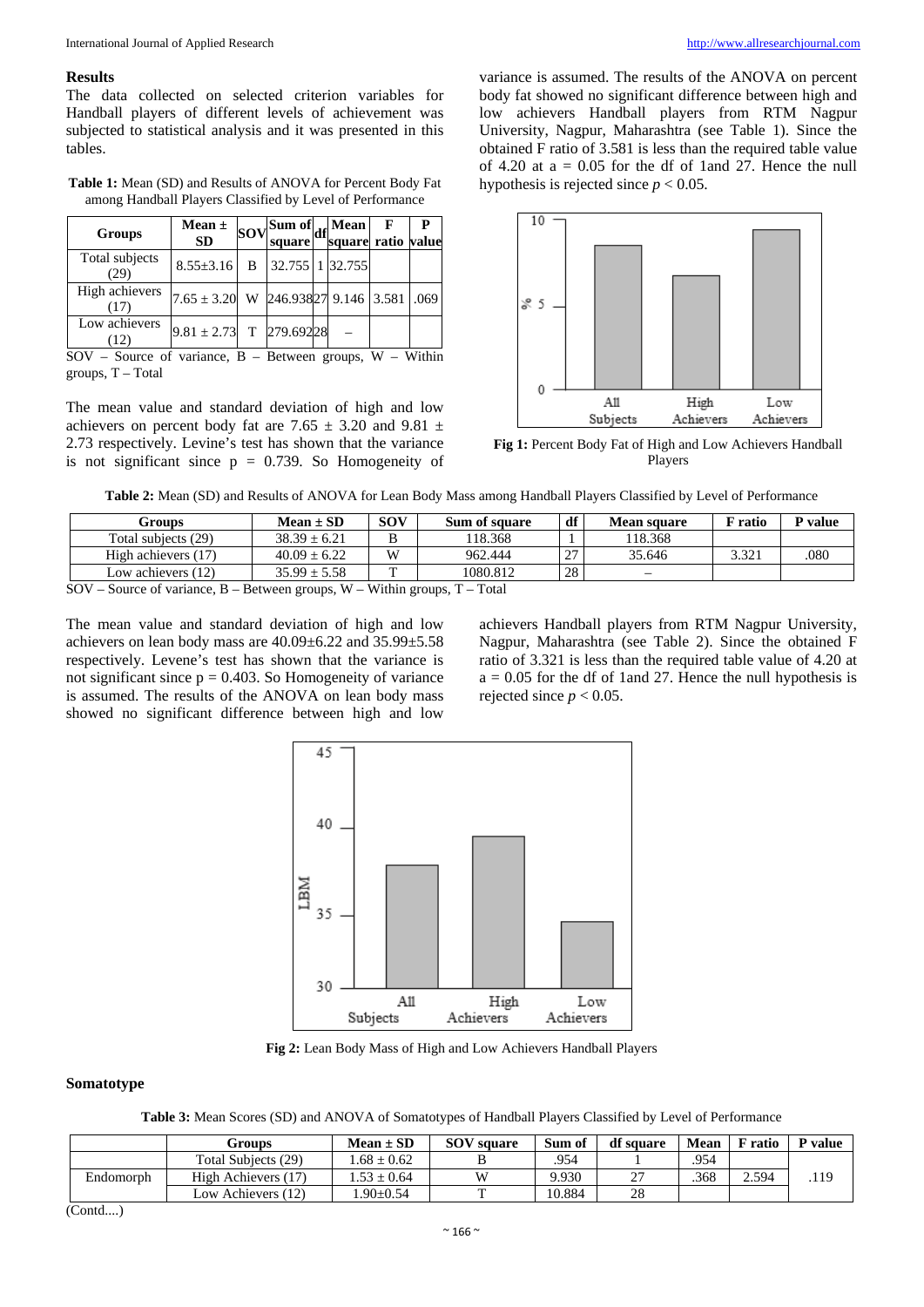|                   | Groups              | $Mean \pm SD$   | <b>SOV</b> square | Sum of | df square | Mean  | F ratio | P value |
|-------------------|---------------------|-----------------|-------------------|--------|-----------|-------|---------|---------|
|                   | Total Subjects(29)  | $3.19 \pm 0.78$ |                   | 1.679  |           | 1.679 |         |         |
| <b>Mesomorphy</b> | High Achievers (17) | $3.39 \pm 0.80$ | W                 | 15.415 | 27        | .571  | 2.940   | .098    |
|                   | Low Achievers (12)  | $2.90 \pm 0.68$ |                   | 17.093 | 28        |       |         |         |
|                   | Total Subjects (29) | $4.72 \pm 0.81$ |                   | .132   |           | .132  |         |         |
| Ectomorphy        | High Achievers (17) | $4.66 \pm 0.83$ | W                 | 18.350 | 27        | .680  | .194    | .663    |
|                   | Low Achievers (12)  | $4.80 \pm 0.81$ |                   | 18.482 | 28        |       |         |         |
| ______            |                     | ____ ______     |                   |        |           |       |         |         |

 $SOV - Source$  of variance,  $B - Between$  groups,  $W - Within$  groups,  $T - Total$ 

Table 3 shows that Handball players from RTM Nagpur University, Nagpur, Maharashtra, showed mesomorphic ectomorph (1.68 - 3.19 - 4.72). When they are classified into two groups based on performance level high achiever showed mesomorphic ectomorph (1.53-3.39-4.66) and low achievers also possessed mesomorphic ectomorph (1.90 - 2.90 - 4.80). The somatotype of high and low achievers is mesomorphic ectomorph because ectomorphy is dominant, with mesomorph second in dominance. The obtained p value for endomorph - 0.608, mesomorph – 0.614 and ectomorph – 0.894 in Levene's test has shown that the variance is not significant. So Homogeneity of variance is assumed. The study also reveals that there is no significant difference on endomorph, mesomorph and ectomorph of high and low achievers Handball players from RTM Nagpur University, Nagpur, Maharashtra (see Table 3). Since the obtained F ratio of endomorph - 2.594, mesomorph - 2.940 and ectomorph - 0.194 is less than the required table value of 4.20 at  $a = 0.05$  for the df of 1and 27.



**Fig 3:** Somatotype of High and Low Achievers Handball Players

### **Discussion**

The present data of percent body fat accords with the proposal that percent body fat value among high and low achievers Handball players should be within the range of 6- 14% and 6-15%, respectively. Percent body fat level of high achievers is 7.65 and low achiever is 9.81. As mentioned earlier low achiever is heavier than high achievers thereby their percent body fat level is higher than high achievers. The percent body fat content is greater in low achievers will act as a hindrance in their performance (Bandyopadhyay, 2007; Bandyo padhyay & Chatterjee, 2003; Chatterjee *et al*.,  $2005$ ) <sup>[1, 2, 3]</sup>. The high achievers (40.00) lean body mass is greater than low achievers (35.99), who will therefore achieve better performance since the more the lean body

mass the greater will be the energy output and the higher will be the cardio respiratory fitness (Bandyopadhyay, 2007; Bandyopadhyay & Chatterjee, 2003; Chatterjee *et al*., 2005)  $[1, 2, 3]$ . These are the two reasons for differentiating RTM Nagpur University, Nagpur, Maharashtra players as high and low achievers on performance aspect: greater percent body fat and lower lean body mass existing among low achievers. In this study, somatotype values of the Handball Players from RTM Nagpur University, Nagpur, Maharashtra, are determined as 1.68 -3.19- 4.72 (mesomorphic ectomorph); the value of high achievers group as 1.53 3.39-4.66 (mesomorphic ectomorph); and the values of the low achievers group as 1.90 2.90 - 4.80 (mesomorphic ectomorph). The somatotype of high and low achievers is mesomorphic ectomorph because ectomorphy is dominant, with mesomorph second in dominance.

#### **Conclusion**

The high and low achievers youth Handball players have no significant difference in percent body fat and lean body mass. Percent body fat level of high achievers is 7.65 and low achiever is 9.81. As mentioned earlier low achiever is heavier than high achievers thereby their percent body fat level is higher than high achievers. The high achievers (40.00) lean body mass is greater than low achievers (35.99), the high and low achievers youth Handball players have no significant difference in endomorph, mesomorph and ectomorph. Somatotype of Handball Players from RTM Nagpur University, Nagpur, Maharashtra showed mesomorphic ectomorph (1.68 - 3.19 - 4.72), when they are classified into two groups based on performance level high achiever showed mesomorphic ectomorph (1.53 -3.39 - 4.66) and low achievers also possessed mesomorphic ectomorph (1.90 - 2.90 - 4.80). The somatotype of high and low achievers is mesomorphic ectomorph because ectomorphy is dominant, with mesomorph second in dominance.

#### **References**

- 1. Bandyopadhyay A. Anthropometry and Body Composition in Soccer and Volleyball Players in West Bengal, India, J Physiol Anthropol 2007;26(4):501-505.
- 2. Bandyopadhyay A, Chatterjee S. Body composition, morphological characteristics and their relationship with cardio respiratory fitness. Ergonomics SA 2003;15:19-27.
- 3. Carter JEL, Ackland TR, Kerr DA, Stapff AB. Somatotype and size of elite female Basketball Players. Journal of Sport Sciences 2005;23:1057-1063.
- 4. Casagrande G, Viviani F. Somatotype of Italian rugby players. J Sports Med Phys Fitness 1993;33(1):65-69.
- 5. Charjewski J. Somatotype Characteristics of Elite European Wrestlers. Biology of Sport 1991;8(4):213- 221.
- 6. Durnin JVGA, Womersley J. Body Fat Assessed from Total Body Density and its Estimation from Skin Fold